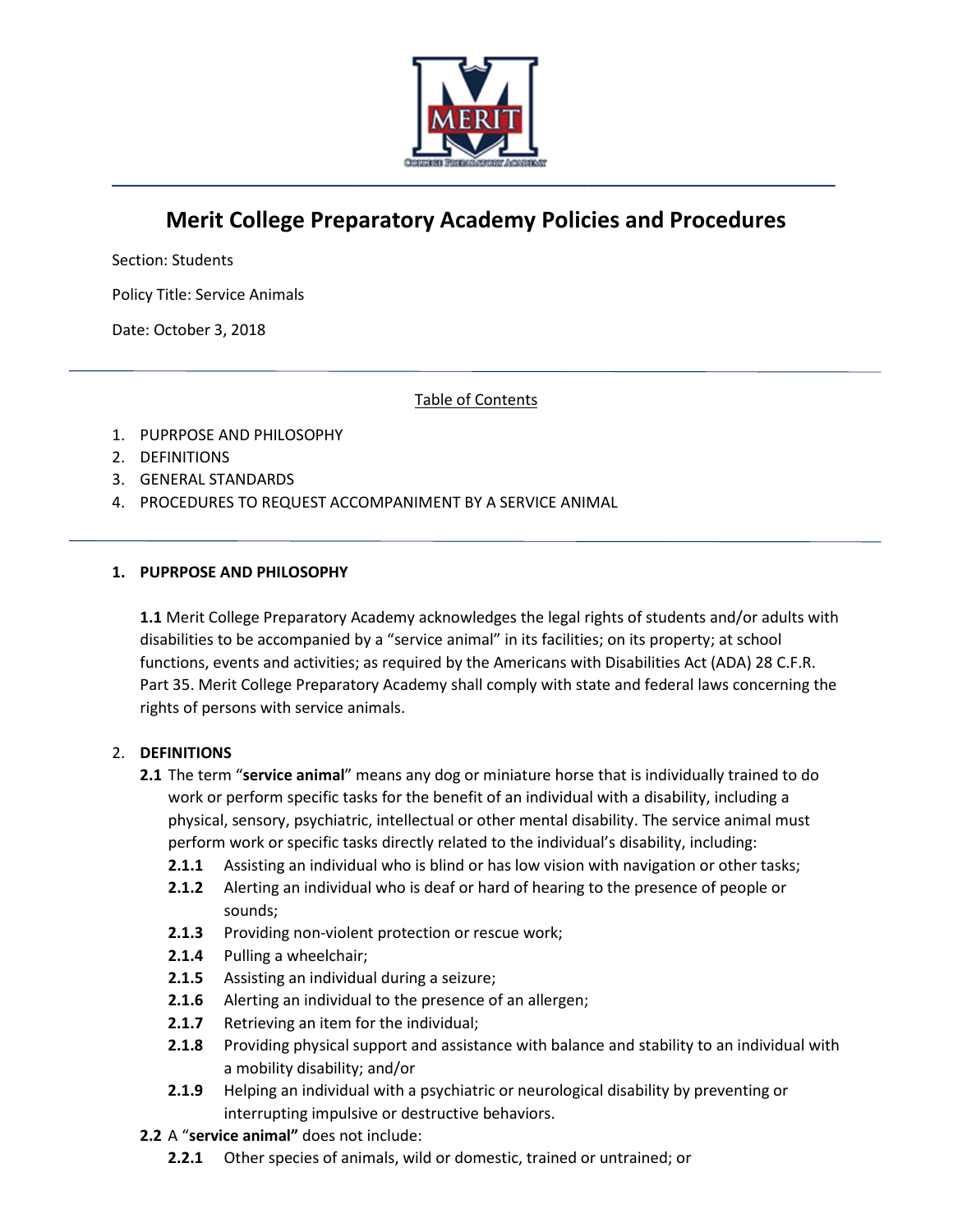- **2.2.2** An animal used solely to provide: (a) a crime deterrent; (b) emotional support; (c) wellbeing; (d) comfort; or (e) companionship
- **2.3** The term "**perform work or specific tasks**" means that the service animal is trained to respond to the needs of an individual with a disability in order to alleviate the disability. The process must have two steps: (a) recognition; (b) response. For example, if a service animal senses that an individual is about to have a psychiatric episode and from its training responds by nudging, barking or removing the individual to a safe location until the episode subsides, then the animal has indeed performed a task or done work in behalf of the individual with the disability, as opposed to merely sensing an event.

## **3 GENERAL STANDARDS**

- **3.1** In general, Merit College Preparatory Academy shall permit the use of a service animal on its premises by an individual with a disability.
- **3.2** Merit College Preparatory Academy shall not ask about the nature or extent of a person's disability, but may make the following inquiries to determine whether an animal qualifies as a service animal. These inquires may not be made if it is readily apparent that the animal is trained to do work or perform tasks for an individual with a disability (e.g. the dog is observed guiding an individual who is blind).
	- **3.2.1** Merit College Preparatory Academy may ask if the animal is required because of a disability.
	- **3.2.2** Merit College Preparatory Academy may ask what work or task the animal has been trained to perform.
	- **3.2.3** Merit College Preparatory Academy shall not require documentation, such as proof that the animal has been certified, trained or licensed as a service animal.
- **3.3** Merit College Preparatory Academy may exclude a service animal or ask an individual with a disability to remove the animal from the premises if:
	- **3.3.1** The animal is out of control and the animal's handler does not take effective action to control it;
	- **3.3.2** The animal is not house broken; and/or
	- **3.3.3** The presence of the animal constitutes a "fundamental alteration" in the nature of the school's service, program or activity.
- **3.4** In determining whether to exclude/remove a service animal, the Director of Special Education, or the designee, may consider the service animal's:
	- **3.4.1** Interference with the educational program of any student
	- **3.4.2** Urination or defecation in inappropriate locations.
	- **3.4.3** Unnecessary vocalization (e.g. barking, growling, whining outside of specific task or work do has been trained to perform).
	- **3.4.4** Demonstration of aggression towards people or other animals.
	- **3.4.5** Solicitation of attention, spontaneously (without command or direction) approaching other students or school personnel.
	- **3.4.6** Solicitation or taking of food or other items from students or school personnel.
	- **3.4.7** Cleanliness, grooming and odor.
- **3.5** If the Director of Special Education, or the designee, determines a service animal should be excluded/removed from school premises, the animal shall be removed immediately. It shall be left to the discretion of the Director of Special Education, or the designee, to determine if the removal be temporary or permanent.
- **3.6** If any student or staff member suffers a severe allergic reaction, has a severe asthmatic reaction or suffers from extreme fear to the service animal, the Director of Special Education, or the designee, shall work with the parties involved to resolve the conflicting interests. If no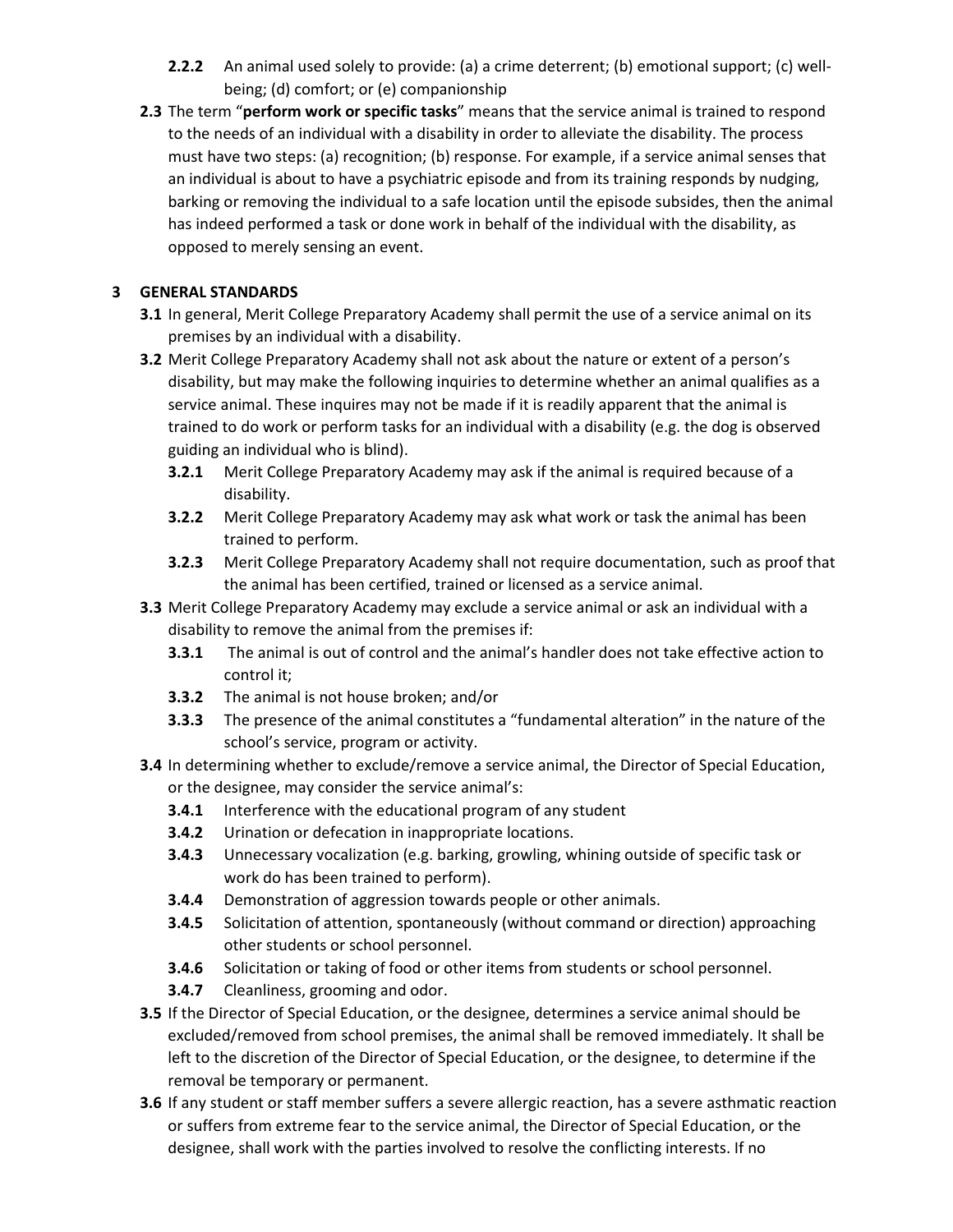resolution can be found for such conflicting interests, the Director of Special Education, or the designee, in his/her discretion, may determine that the presence of the service animal constitutes a "fundamental alteration" in the nature of the school's service, program or activity.

- **3.7** Animals that are trained to provide aggressive protection (e.g. trained to bite, aggressively vocalize or lunge at others) can be excluded for the safety of other students, staff and guests. However, breeds of dog that are perceived to be aggressive because of breed reputation or stereotype cannot be excluded from school district premises expect as per any one of the exceptions listed in Section 3.3 above.
- **3.8** If an individual has a legitimate complaint or concerns regarding a service animal, he/she should inform the Director of Special Education, or the designee, in writing (e.g. letter or email).
- **3.9** If Merit College Preparatory Academy properly excludes/removes a service animal, it must give the individual with a disability the opportunity to participate in the service, program or activity without having the service animal on the premises.
- **3.10** A service animal shall be under the control of its handler by a harness, leash or other tether, unless either: (a) the handler is unable because of a disabling condition to use a harness, leash, or other tether; or (b) the use of a harness, leash, or other tether would interfere with the service animal's safe, effective performance of work or tasks. If one of the exceptions mentioned occurs, the service animal must be otherwise be under the handler's control through voice controls, signals, or other effective means.
- **3.11** For the protection and safety of its students, Merit Academy may require a criminal background check on any service handler who is not the student pursuant to Merit College Preparatory Academy's Employment Background Check Policy.
- **3.12** Merit College Preparatory Academy is not responsible for the care or supervision of a service animal. The service animal's handler is responsible for feeding, exercising and cleaning up after the animal.
- **3.13** Merit College Preparatory Academy may charge an individual with a disability for any damage to school property caused by his or her service animal.
- **3.14** To ensure the safety and health of individuals on the school premise, a service animal's handler should not solicit others to physically contact the animal.
- **3.15** All individuals who have physical contact with the service animal are encouraged to wash his or her hands often.
- **3.16** An individual accompanied by a service animal is encouraged to identify the animal by exhibiting one or more of the following:
	- **3.16.1** the animal's laminated identification card;
	- **3.16.2** the animal's service vest; or
	- **3.16.3** another form of identification.
- **3.17** Individuals with disabilities shall be permitted to be accompanied by their service animal on all of Merit College Preparatory Academy's premises and vehicles where students (members of the public) participate in services, programs or activities. Public invitees, as relevant, are allowed to go or attend accompanied by their service animal with the same protection.
- **3.18** While an individual with a disability may be charged for his or her own admission to events, Merit College Preparatory Academy shall not ask or require an individual with a disability to pay a fee or surcharge for a service animal to attend activities or events which are fee charged.
- **3.19** All service animals must be kept clean and groomed to avoid shedding, dander, and unpleasant odor. All service animals must be treated for, and kept free of, fleas and ticks. All service dogs must be spayed or neutered.
- **3.20** Merit College Preparatory Academy shall permit the use of a miniature horse by an individual with a disability if the miniature horse has been individually trained to do work or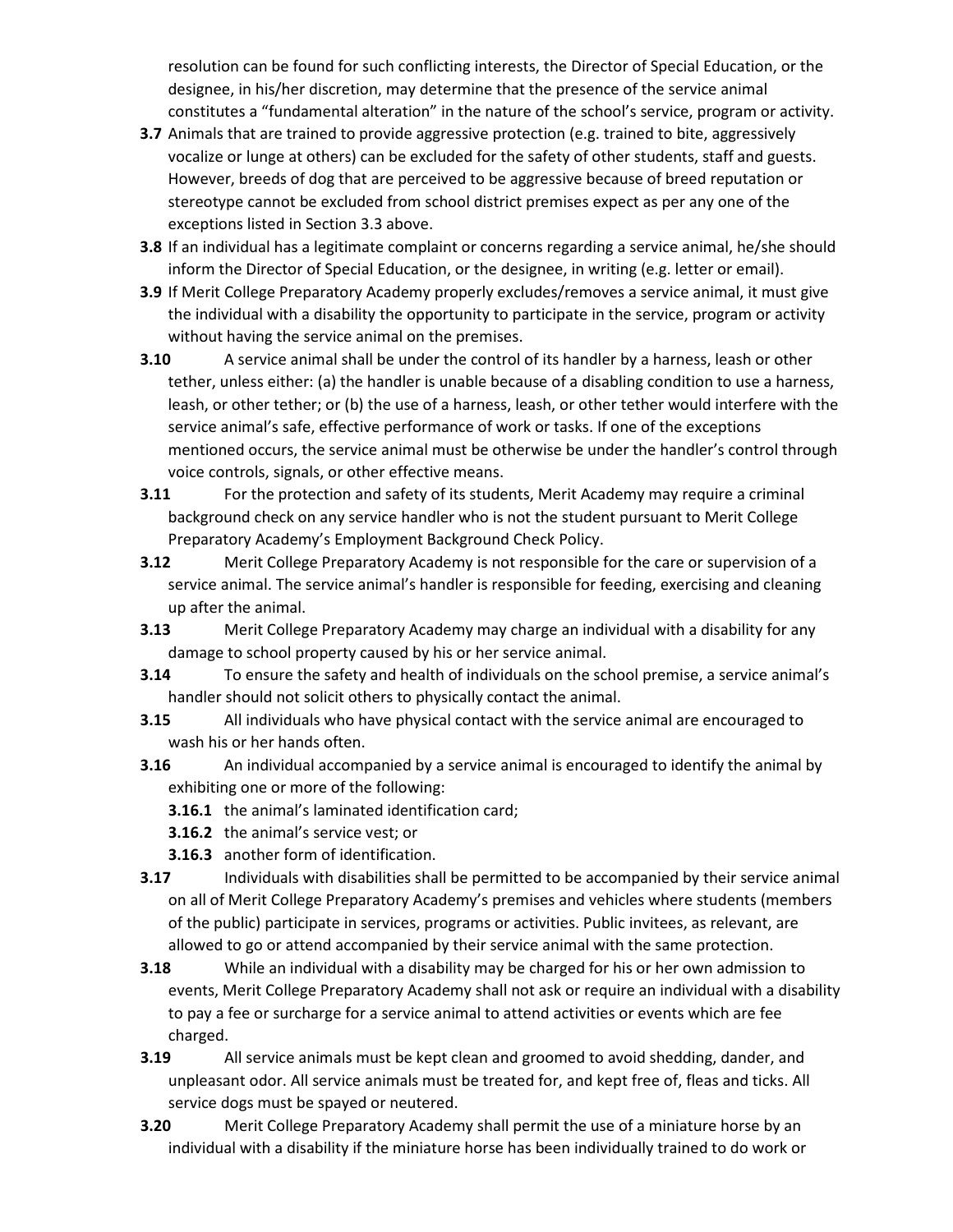perform specific tasks for the benefit of an individual with a disability. Requests to permit a miniature horse to accompany an individual with a disability in school buildings; in classrooms, at school functions, activities ore vents; and/or in connection with transportation services shall be handled on a case-by-case basis. Merit College Preparatory Academy shall consider:

- **3.20.1** The type, size and weight of the miniature horse and whether the facility can accommodate these features;
- **3.20.2** Whether the handler has sufficient control of the miniature horse;
- **3.20.3** Whether the miniature horse is housebroken; and
- **3.20.4** Whether the miniature horse's presence in a specific facility compromises legitimate safety requirements that are necessary for safe operation.
- **3.21** Merit College Preparatory Academy may exclude the miniature horse if its larger size and lower level of flexibility results in a fundamental alteration to the nature of the services provided. The standards applying to service animals described in the Section 3 shall also apply to miniature horses.
- **3.22** If an individual wishes to appeal a decision to remove/exclude a service animal, the dispute resolution procedures described in Utah State Board of Education – Special Education Services Dispute Resolution Policy Manual shall apply.
- **3.23** If a student is eligible for Special Educations services and claims a deprivation of a Free and Appropriate Public Education (FAPE) caused by the exclusion/removal of a service animal, then the dispute resolution procedures described in Merit Academy's Special Education Policy and Procedures Manual shall apply.
- **3.24** If a student is eligible for Section 504 services and claims a deprivation of FAPE caused by the exclusion/removal of a service animal, then the dispute resolution procedures described in Merit College Preparatory Academy's Section 504 Policy and Procedures Manual shall apply.

## **4 PROCEDURES TO REQUEST ACCOMPANIMENT BY A SERVICE ANIMAL**

- **4.1** All requests for an individual with a disability to be accompanied by a service animal must be address in writing to the Director of Special Education at 1440 W Center St. Springville, UT 84663, and must contain required documentation of vaccinations. This written request must be delivered to the Director of Special Education at least ten (10) school days prior to bringing the service animal on school premises.
	- **4.1.1** Merit College Preparatory Academy may require a meeting between the Director of Special education, or the designee, and the individual with a disability requesting accompaniment by a service animal to: (a) determine if the animal complies with this policy; and (b) discuss any necessary accommodations.
	- **4.1.2** The Director of Special Education, or the designee, shall be responsible for developing procedures to accommodate a student's use of a service animal on school premises and on school transportation. Such accommodations may include, but are not limited to: (a) helping resolve conflicting interests between individuals accompanied by a service animal and individuals with severe allergies, severe asthma or extreme fear of service animals; (b) reviewing emergency evacuation plans; (c) reviewing fire drill plans/participation; (d) ensuring an alternative accommodation/plan is in place if the service animal's primary handler (if not the student) or the service animal is not able to accompany the disabled child to school due to illness, injury or death; (e) providing opportunities to education others on how to behave appropriately around the service animal; and (f) designing a rest place for the service animal.
	- **4.1.3** Merit College Preparatory Academy may require a person who will have custody and control of the service animal to sign a document stating that they have read and understood this policy.